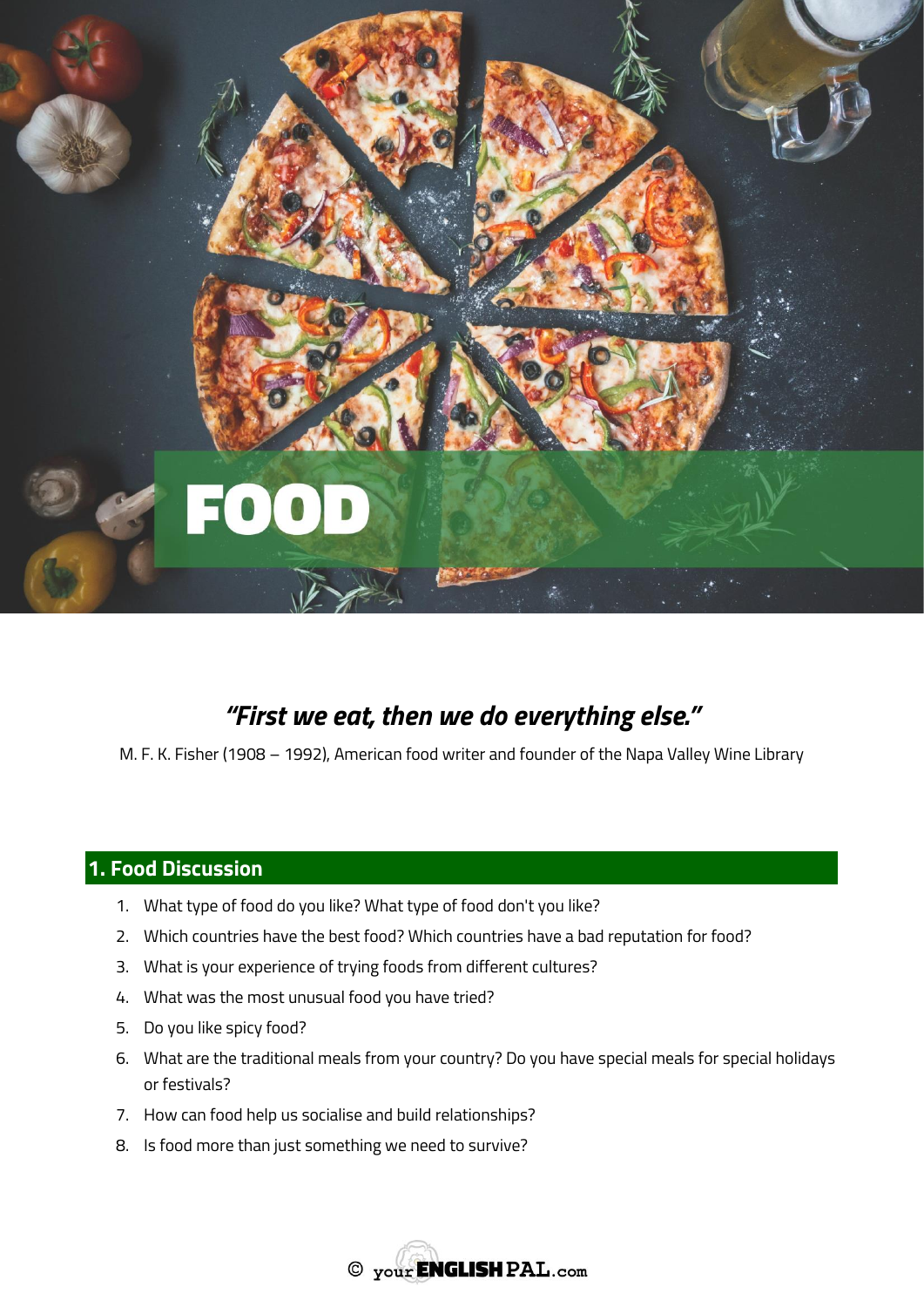# **2. Food Vocabulary**

- **sweet tooth** (noun) *to have a sweet tooth means to have a liking for sweet food.*
- **table manners / dining etiquette** (noun) *the rules for polite conduct whilst eating, according to a society.*
- **to water** (verb), **mouth-watering** (adjective) *when the mouth fills with saliva in anticipation of food; describes extremely tasty food.*
- **to eat like a pig** (verb) *to have bad table manners.*
- **stuffed** (adjective) *extremely full.*
- **savoury** (adjective) *food that is salty in flavour as opposed to sweet.*

## **Using the vocabulary words above, complete the following sentences (remember to use the correct form of the word, e.g. verb conjugation or plural noun)**

- 1. Cheese can be eaten with either sweet or **savoury** biscuits.
- 2. Just the thought of grandma's chocolate cake makes my mouth **water**!
- 3. According to the **table manners/dining etiquette** of the United States, you should hold the fork in the left hand while cutting, then switch it to the right hand when eating. In Europe, this custom is considered extremely strange.
- 4. Please close your mouth when you're eating; you're **eating like a pig**.
- 5. He was born with a **sweet tooth**; he always has a cake in his hand.
- 6. I can't eat any more; I'm absolutely **stuffed**.

### **Food vocabulary comprehension questions**

- 1. Do you have a sweet tooth? What sweet things do you love to eat?
- 2. What food always makes your mouth water?
- 3. Have you ever seen someone eating like a pig? Have you ever eaten like a pig?
- 4. When was the last time you were really stuffed?
- 5. What's your favourite savoury snack?
- 6. What are the dining etiquettes of your culture?

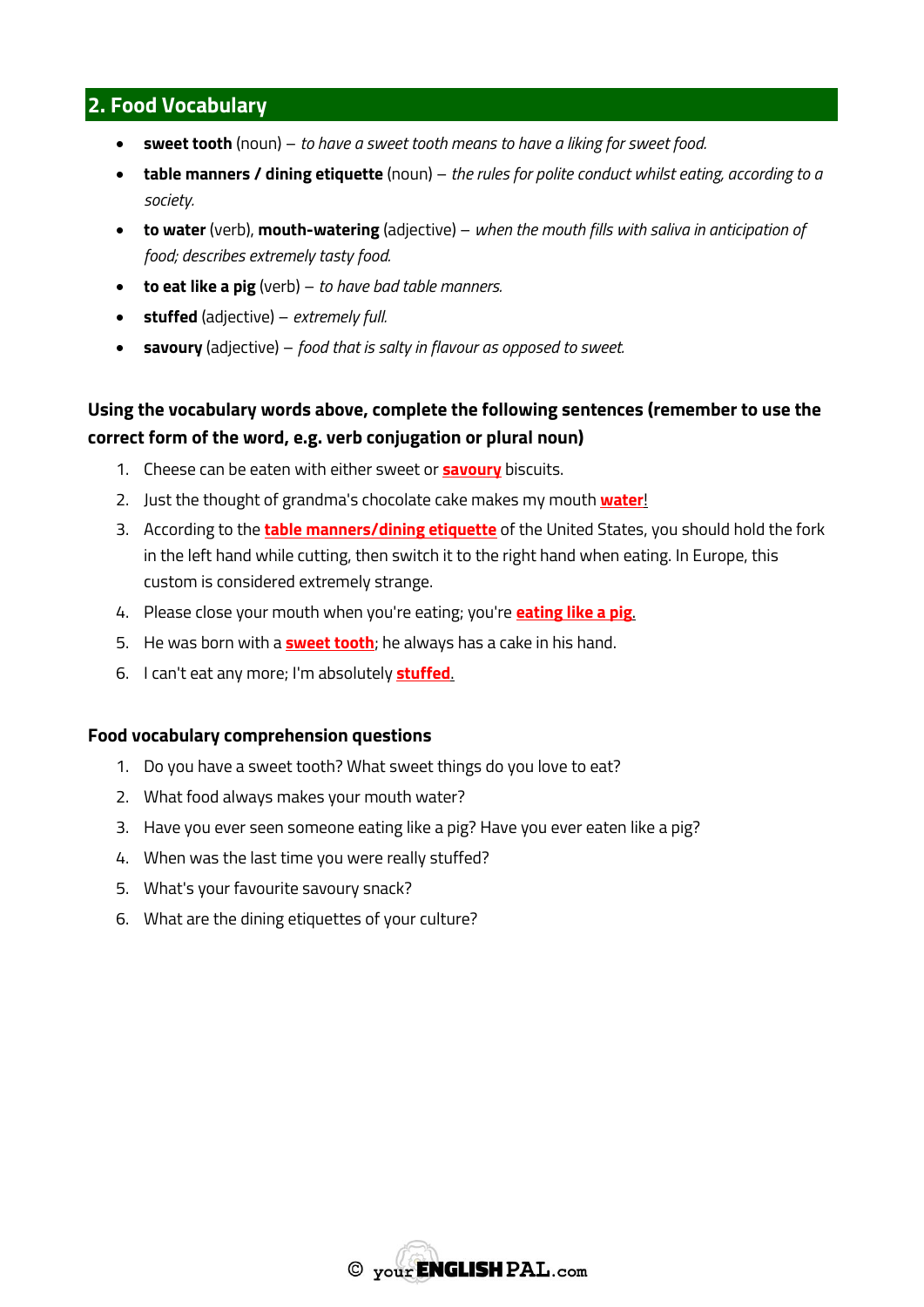# **3. Video: The Science Of Sugar**

You are going to watch a TED Ed video called "How Sugar Affects the Brain".

*Watch the video here:<https://yourenglishpal.com/blog/esl-conversation-lesson-plan-food/>*

### **While you watch the video, answer the following questions:**

#### **Multiple choice**

| 1. What type of substance is sugar?               |                  |                           |
|---------------------------------------------------|------------------|---------------------------|
| a) chemical element                               | b) atom          | c) molecule               |
| 2. Where can you see if food contains sugar?      |                  |                           |
| a) on the label                                   | b) on the advert | c) on the website         |
| 3. Which of the following does not contain sugar? |                  |                           |
| a) ketchup                                        | b) water         | c) cereal bars            |
| 4. Where are the sweet-taste receptors?           |                  |                           |
| a) on the tongue                                  | b) in the brain  | c) in the cerebral cortex |

#### **Sentence completion**

- 5. The brain can recognise a number of different tastes including **bitter**, salty, umami, and sweet.
- 6. Tastes activate the brain's **reward system**.
- 7. Chemical reactions in the brain answer the question: **should I do that again**?
- 8. Overactivating the brain's reward system leads to a series of **unfortunate events**.

### **Short answer**

- 9. Sugar receptors in the gut tell your brain you are what? **Full**
- 10. Sending dopamine into overdrive can lead to a person becoming what? **Addicted**
- 11. What did the brain evolve to pay special attention to? **Different tastes**
- 12. Dopamine reduces when a food becomes what? **Boring**